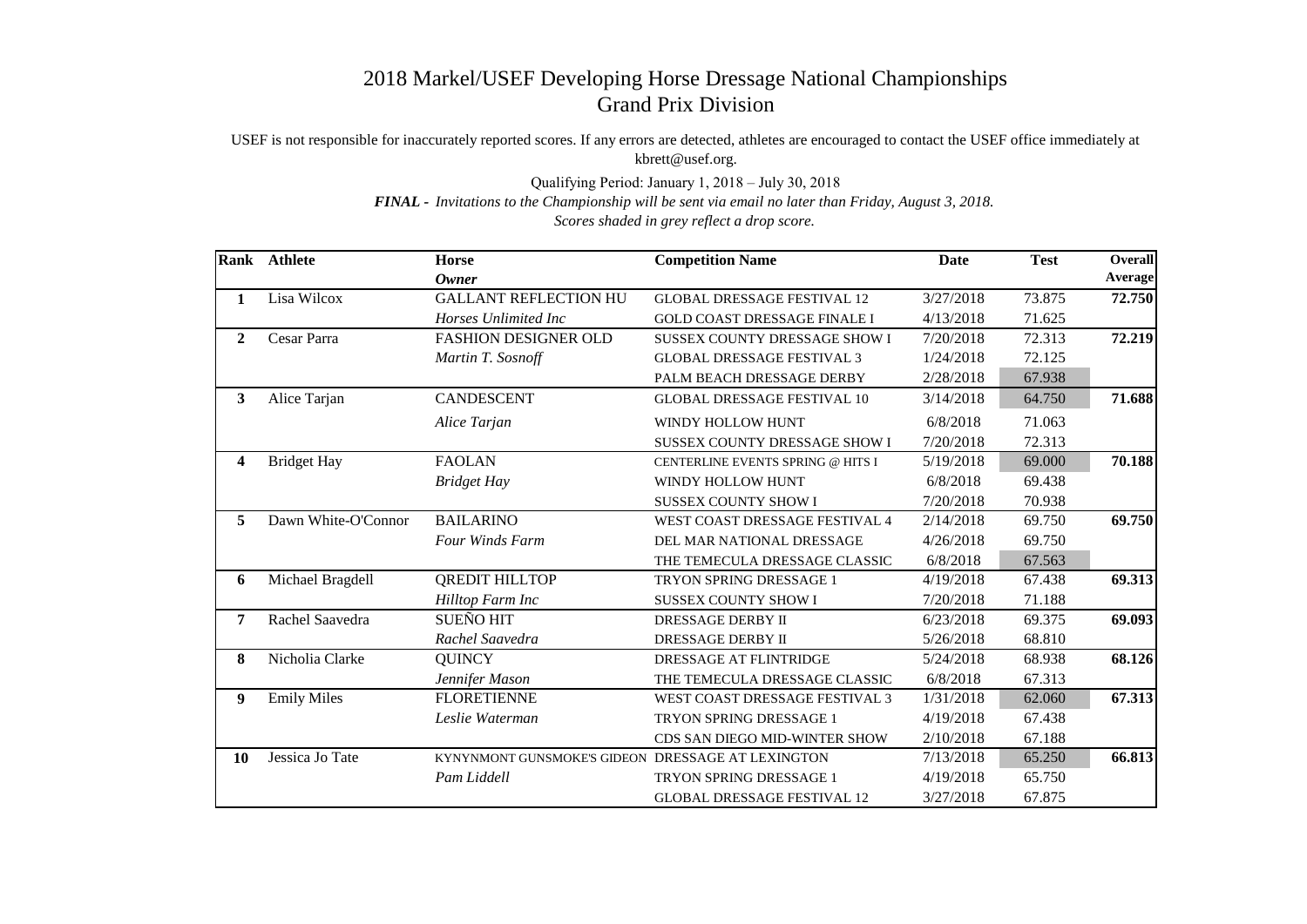|                    | Rank Athlete           | <b>Horse</b><br><b>Owner</b> | <b>Competition Name</b>             | <b>Date</b> | <b>Test</b> | <b>Overall</b><br>Average |
|--------------------|------------------------|------------------------------|-------------------------------------|-------------|-------------|---------------------------|
| 11                 | Nadine Schwartsman     | <b>FIVESTAR</b>              | 23RD ANNUAL SPOKANE SHOW            | 5/26/2018   | 65.688      | 66.751                    |
|                    |                        | Cynthia McKim                | 10TH ANNUAL SPOKANECLASSIC          | 6/16/2018   | 67.813      |                           |
|                    |                        |                              | DRESSAGE AT LES BOIS II             | 7/8/2018    | 64.813      |                           |
| 12                 | <b>Emily Miles</b>     | <b>QUANTUM JAZZ</b>          | CDS SAN DIEGO MID-WINTER SHOW       | 2/10/2018   | 65.688      | 66.344                    |
|                    |                        | Leslie Waterman              | WEST COAST DRESSAGE FESTIVAL 3      | 1/31/2018   | 67.000      |                           |
| 13                 | Amy Lewis              | <b>SIR STEINERMAN</b>        | SILVERWOOD DRESSAGE MAY I           | 5/12/2018   | 64.938      | 65.626                    |
|                    |                        | Amy Lewis                    | SILVERWOOD DRESSAGE JULY II         | 7/28/2018   | 66.313      |                           |
|                    |                        |                              | <b>IDCTA SUMMER KICKOFF</b>         | 6/23/2018   | 61.438      |                           |
| 14                 | Anna Stovall           | <b>FRANKIE</b>               | PALM BEACH DRESSAGE DERBY           | 2/28/2018   | 64.313      | 65.594                    |
|                    |                        | Catherine Haddad-Staller     | <b>GOLD COAST DRESSAGE FINALE I</b> | 4/13/2018   | 66.875      |                           |
| 15                 | Eva Oldenbroek - Tabor | <b>WYNSTON</b>               | HDS SPRING CLASSIC I                | 4/26/2018   | 62.464      | 65.188                    |
|                    |                        | Tricia Veley                 | <b>EMERALD CLASSIC I</b>            | 3/3/2018    | 64.875      |                           |
|                    |                        |                              | <b>GSEC DIAMOND CLASSIC I</b>       | 5/27/2018   | 65.500      |                           |
| <b>Alternates:</b> |                        |                              |                                     |             |             |                           |
| 16                 | <b>Tracy Pierce</b>    | <b>ELIJAS TRUBADOR MGF</b>   | DRESSAGE AT LAMPLIGHT               | 5/19/2018   | 64.688      | 64.688                    |
|                    |                        | <b>Tracy Pierce</b>          | <b>IDCTA SUMMER KICKOFF</b>         | 6/23/2018   | 64.000      |                           |
|                    |                        |                              | DRESSAGE AT LAMPLIGHT JULY          | 7/20/2018   | 63.563      |                           |
|                    |                        |                              | SILVERWOOD DRESSAGE MAY I           | 5/12/2018   | 65.375      |                           |
| 16                 | Tammy Feldmann         | <b>QUATER BOY</b>            | FLORIDA DRESSAGE CONCOURS I         | 4/14/2018   | 64.063      | 64.688                    |
|                    |                        | Tammy Feldmann               | THE GOOD HORSEMAN                   | 6/9/2018    | 65.313      |                           |
|                    |                        |                              | AMERICAN DRESSAGE CONCOURS II       | 3/11/2018   | 62.313      |                           |
| 18                 | Michael Bragdell       | <b>FABERGE BLUE</b>          | VIRGINIA SUMMER DRESSAGE            | 6/16/2018   | 64.438      | 64.501                    |
|                    |                        | William Mitchelson           | ESDCTA MEMORIAL WEEKEND             | 5/26/2018   | 64.563      |                           |
| 19                 | <b>Katie Riley</b>     | <b>DISCOSIMO</b>             | CENTERLINE EVENTS SPRING @ HITS II  | 6/15/2018   | 64.375      | 64.094                    |
|                    |                        | Cesar Parra                  | PALM BEACH DRESSAGE DERBY           | 2/28/2018   | 63.813      |                           |
| 20                 | Jane Hannigan          | <b>FACKELTRAGER</b>          | DRESSAGE AT STOCKADE                | 7/18/2018   | 65.563      | 63.938                    |
|                    |                        | <b>Ruling Cortes LLC</b>     | SUSSEX COUNTY DRESSAGE SHOW I       | 7/20/2018   | 62.313      |                           |
|                    |                        |                              | <b>GMHA JUNE</b>                    | 6/16/2018   | 61.563      |                           |
| 21                 | Wanja Gerlach          | <b>SHAKEN NOT STIRRED</b>    | VIRGINIA SUMMER DRESSAGE            | 6/16/2018   | 63.000      | 63.844                    |
|                    |                        | Sarah O'Neil                 | CAPITAL DRESSAGE CLASSIC            | 6/2/2018    | 62.063      |                           |
|                    |                        |                              | LEXINGTON SPRING DRESSAGE           | 5/19/2018   | 64.688      |                           |
| 22                 | <b>Ashlyn Dodge</b>    | <b>DALINA DG</b>             | GSDC & CDI 2*                       | 6/14/2018   | 61.563      | 62.282                    |
|                    |                        | <b>DG</b> Bar Ranch          | DRESSAGE AT FLINTRIDGE              | 5/24/2018   | 63.000      |                           |